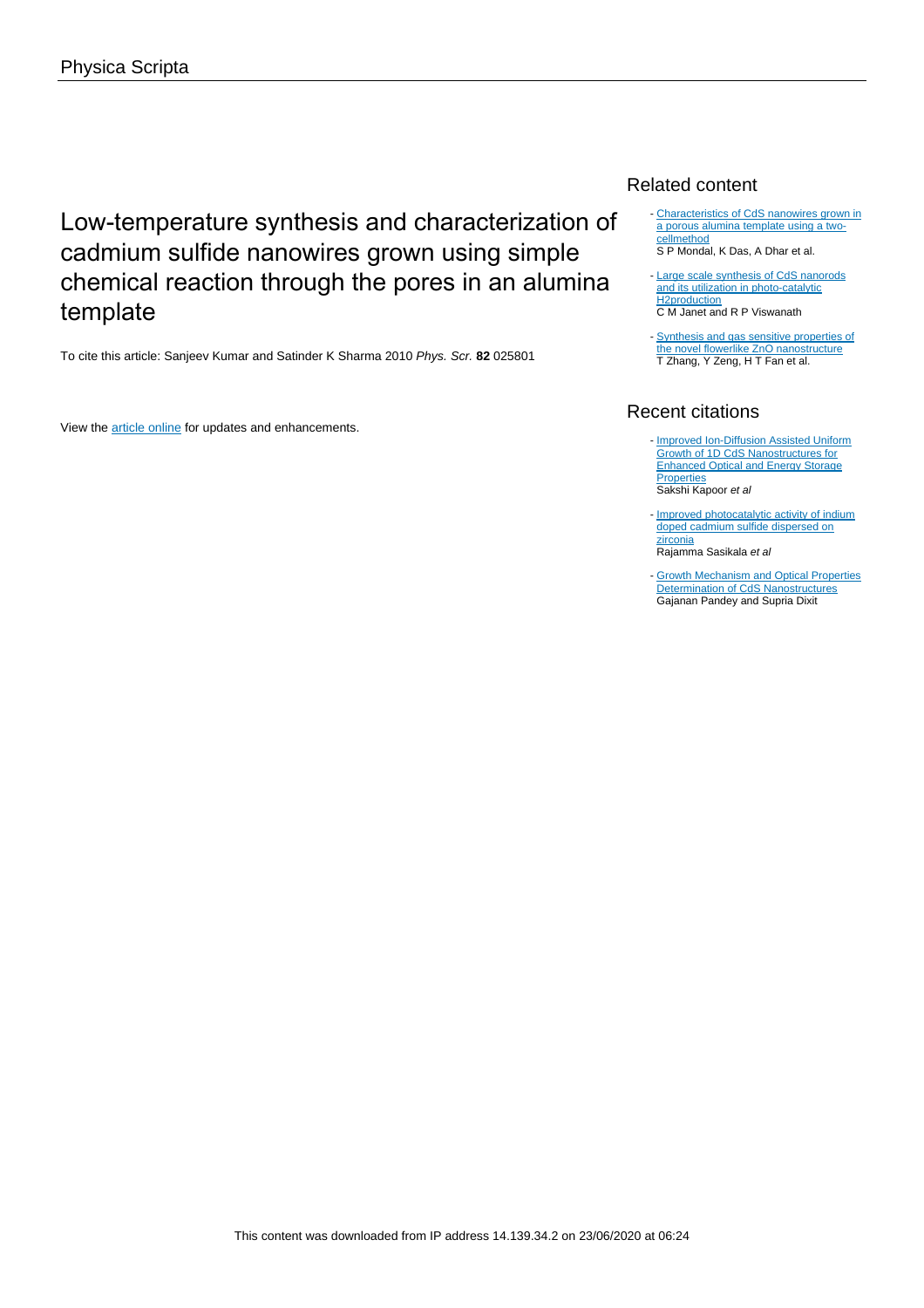# **Low-temperature synthesis and characterization of cadmium sulfide nanowires grown using simple chemical reaction through the pores in an alumina template**

# **Sanjeev Kumar**<sup>1</sup> **and Satinder K Sharma**<sup>2</sup>

<sup>1</sup> University College of Engineering, Punjabi University, Patiala-147 002, India 2 Indian Institute of Technology, Kanpur-208 016, India

E-mail: [sanjeev04101977@gmail.com](mailto:sanjeev04101977@gmail.com)

Received 21 January 2010 Accepted for publication 17 June 2010 Published 13 July 2010 Online at [stacks.iop.org/PhysScr/82/025801](http://stacks.iop.org/PhysScr/82/025801)

#### **Abstract**

The synthesis of cadmium sulfide (CdS) nanowires using a simple chemical reaction (ion exchange) method through the pores in an alumina template is reported. The chemical reaction takes place inside the pores and the reaction yield is deposited in the pores. The morphological, structural and optical characterization of CdS nanowires is also reported. The Raman spectrum shows that CdS nanowries have good crystalline nature. The value of the optical bandgap observed is 2.7 eV for CdS nanowires. Room temperature photoluminescence measurements exhibit an emission peak at about 507 nm.

PACS numbers: 81.07.Gf, 78.67.Uh, 63.22.Gh

(Some figures in this article are in colour only in the electronic version.)

### **1. Introduction**

Nanostructures, which exhibit unique properties that are very different from those of bulk, have been the subject of extensive investigations over the past two decades. One-dimensional nanomaterials, such as nanotubes, nanorods and nanowires, are attractive not only for fundamental physics but also for their wide-ranging potential applications in nanodevices [\[1–4\]](#page-4-0). Cadmium sulfide (CdS) has received great attention as a potential semiconductor due to its direct bandgap in the visible region [\[5,](#page-4-0) [6\]](#page-4-0). Different kinds of CdS nanostructures such as nanoparticles, nanotubes, nanowires, etc have been widely investigated, such as nonlinear optical devices, photovoltaic cells, etc [\[7–11\]](#page-4-0). Various techniques such as chemical vapor deposition, molecular beam epitaxy, template synthesis, the chemical solution route, etc have been used for the generation of CdS nanostructures [\[12–22\]](#page-4-0).

In this paper, we report on the generation of CdS nanowires using a simple chemical reaction (ion exchange)

method through the pores in an alumina template. The chemical reaction takes place inside the pores and the reaction yield is deposited in the pores. The morphological, structural and optical characterization of CdS nanowires is also reported.

### **2. Experimental details**

An alumina membrane (Whatman) was used for the fabrication of CdS nanowires. The pore size was 100 nm. All the reagents we used for the chemical solution were of pure analytical grade. Triply distilled water was used for the preparation of solutions.

A two-compartment cell was used for the generation of CdS nanowires. An alumina template was fixed between the two compartments to act as a semi-permeable membrane. In the first compartment, an aqueous cadmium acetate solution (0.2 M with some drops of NH4OH) was added and allowed to diffuse through the membrane for 30 s prior to the introduction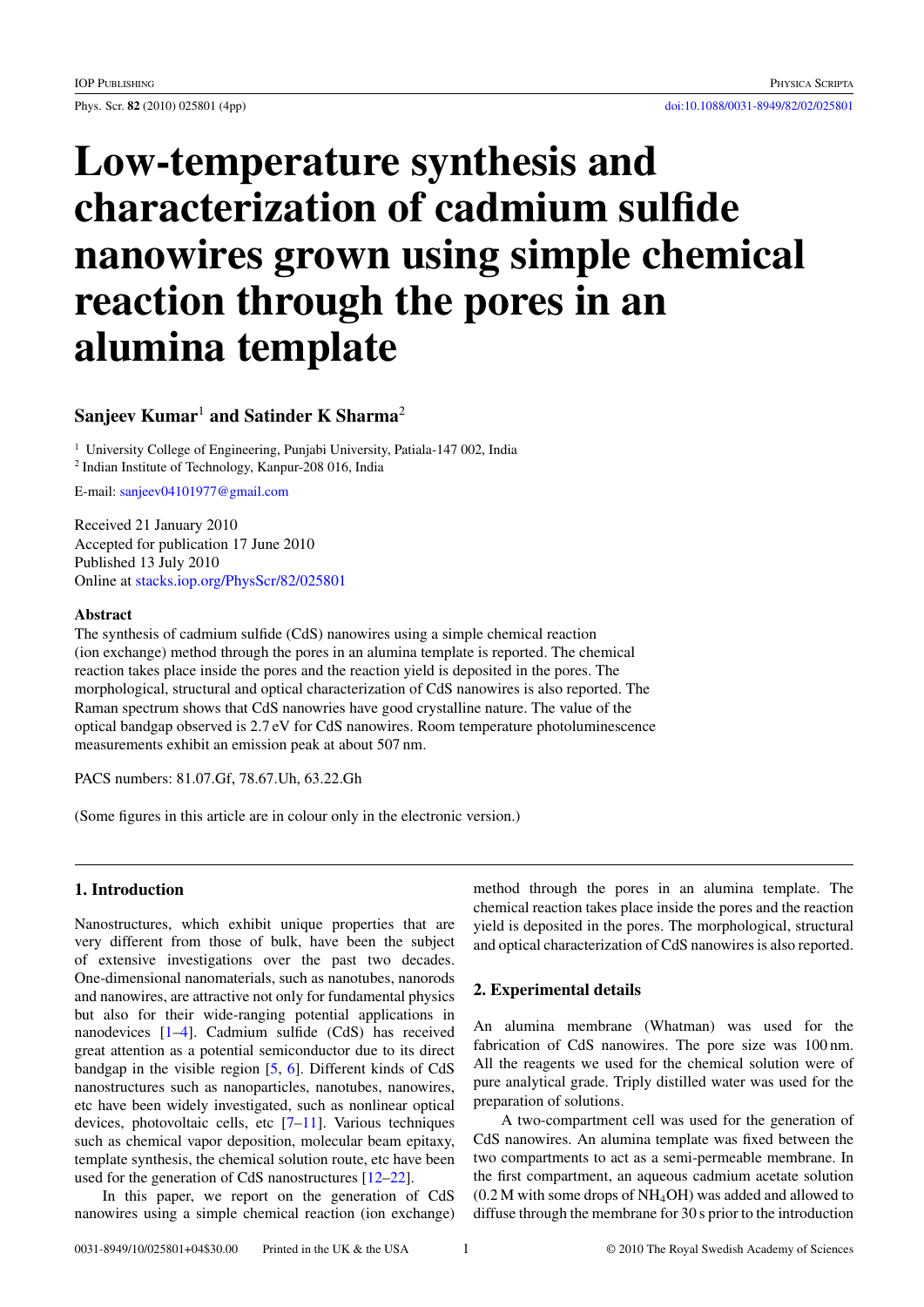of the second reagent, sodium sulfide (0.2 M), in the second compartment. Both solutions diffused toward each other through the pores of the membrane and reacted to yield the CdS. The synthesis process was continued for 60 min at room temperature.

For the atomic force microscopy (AFM) characterization, a drop of NaOH solution was put on the sample and remained on it for 10 min. A thin layer of anodic alumina was dissolved. Then the sample was washed with distilled water and ethylene alcohol several times. The NDMTT basic model (AFM) was used for surface characterization.

For scanning electron microscopy (SEM) characterization, firstly the prepared sample of CdS nanowires embedded in the alumina membranes was put in an NaOH solution to dissolve the alumina membrane. The concentration of the NaOH solution was taken as very low (0.5 M) so that it should not damage the CdS nanowires. It takes a long time to completely remove the host membrane. After that, the nanowires were washed with distilled water and ethylene alcohol several times. The dried sample of CdS nanowires was coated with gold–palladium alloy using a Jeol JFC sputter coater and then examined under a Jeol JSM 6100 scanning electron microscope. The crystallographic studies of CdS nanowires embedded in an alumina template were carried out using a Panalytical X'pert x-ray diffractometer in the  $2\theta$  range of 20–60 $\degree$  using CuK<sub>α</sub> radiation. Optical absorption spectra were recorded within the range 200–800 nm using a Shimazdu 2500 UV–Vis spectrophotometer. Photoluminescence (PL) measurements were recorded on a FluoroMax-3 (Jobin-Yvon, Edison, NJ, USA) equipped with a photomultiplier tube and a xenon lamp.

The measurement of disorderliness of CdS nanowires was carried out by a WiTec CRM 2000 Raman spectrometer coupled with a high-resolution confocal optical microscope. With this combination, it is possible not only to obtain a Raman spectrum of a sample but also to combine its chemical information with a lateral resolution in the sub-micrometer regime. In Raman studies, excitation was provided by the  $514.5$  nm line of an  $Ar<sup>+</sup>$  laser. The microscope objective we used was Nikon 100X, with a working distance of 0.26 unit. Thus, the laser beam diameter at the focus is approximately in the submicron regime.

#### **3. Results and discussion**

Figure 1(a) shows a three-dimensional view of the AFM topography image of CdS nanowires. It reveals the surface morphology of CdS nanowires grown within an anodic alumina membrane template. The diameters of the tips of the nanowires were found to be similar to the pore size. This is attributed to the overfilling of alumina pores. The SEM micrograph (figure  $1(b)$ ) presents the surface morphology of complete CdS nanowires. It is clearly seen from the micrograph that the diameter of the wires (100 nm) is similar to the pore size.

The x-ray diffractogram (figure 2) depicts the zinc blende nature of CdS nanowires (JCPDS file 10-454). The dominant peaks were observed at  $26.6^{\circ}$ , 44.3° and  $52.3^{\circ}$  in the x-ray diffractogram [\[15\]](#page-4-0). The diffraction peaks mainly correspond to the (100), (220) and (311) planes of cubic CdS. Due to



**Figure 1.** (a) Three-dimensional view of AFM topographic image of CdS nanowires. (b) SEM micrograph of CdS nanowires.



**Figure 2.** X-ray diffractogram of CdS nanowires.

noise, some very sharp shooting peaks are also observed, having no relevance. The broadening of x-ray diffraction (XRD) peaks implies that the CdS nanowires thus synthesized are possibly not single crystalline but are assembled from nanocrystallites.

Crystallite size can be estimated by using the Debye–Scherrer formula

$$
D = 0.93\lambda/\beta\cos\theta,
$$

where *D* is the diameter of the crystallite,  $\lambda = 1.518 \text{ Å}$  (CuK $\alpha$ ) radiation wavelength),  $\beta$  is full-width at half-maxima and  $\theta$  is Bragg's angle. By substituting these values, the size of the nanocrystallite was found to be about 3.4 nm.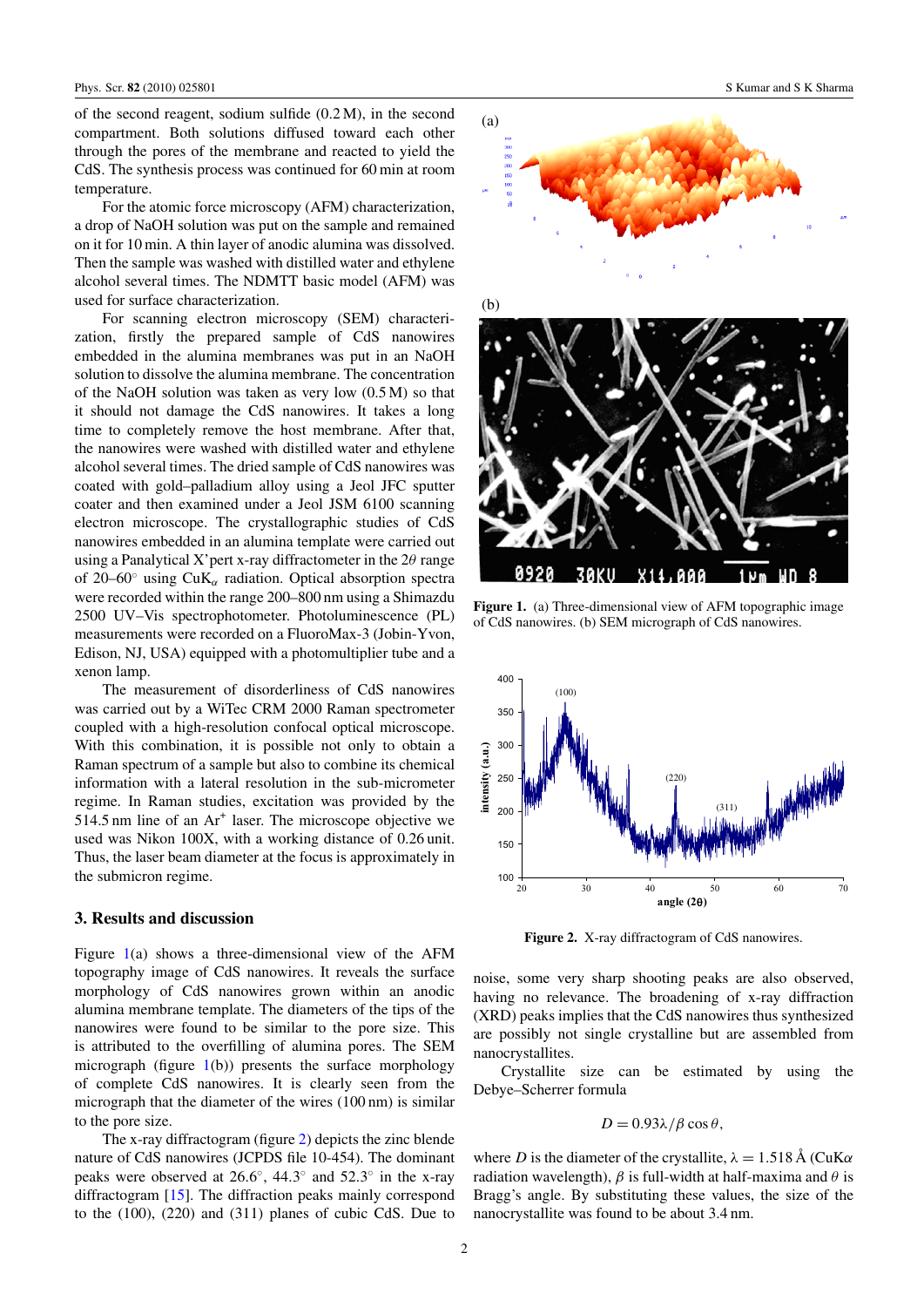

**Figure 3.** Raman spectrum of CdS nanowires embedded in an alumina membrane.

Raman scattering is very sensitive to the microstructure of nanocrystalline materials and can be used to probe the CdS nanowires. The Raman spectrum of CdS nanowires was recorded at  $25^{\circ}$ C using a 514.5 nm Ar<sup>+</sup> laser beam for excitation. Figure 3 shows the Raman spectra for the CdS nanowires with evidence of typical Raman peaks longitudinal mode in the spectrum. However, the low-frequency  $E_2$  mode at  $43 \text{ cm}^{-1}$  is not observed in this spectrum at  $514.5 \text{ nm}$ excitation, which supports our previous XRD results that the grown CdS nanowires are zincblende in nature. The fundamental frequency modes of Raman peaks assigned at about the longitudinal optical (1LO) mode at 296 cm<sup>−</sup><sup>1</sup> and the first overtone at  $599 \text{ cm}^{-1}$  (2LO) were observed. The third harmonic at 898 cm<sup>−</sup><sup>1</sup> corresponds to the first-, secondand third-order LO phonon modes of CdS, respectively [\[23\]](#page-4-0). These findings are in agreement with those of Shiang *et al* [\[24\]](#page-4-0) but are in contradiction to an earlier study on CdS nanowires reporting a large red shift of the frequency with decrease in size [\[26\]](#page-4-0). However, the Raman shifts in the CdS spectrum reported in figure 3 are similar to that of the bulk CdS spectrum [\[25–27\]](#page-4-0).

Along with these significant peaks in the CdS nanowires spectrum, an additional weaker peak of approximately 147 CCD counts, relative to other peaks of the CdS nanowires spectrum at 480 cm<sup>-1</sup>, was also detected with 514.5 nm excitation wavelength. This weaker peak probably originated from surface defects, impurities present in the CdS nanowires sample, specifically the unpassivated nature of the surface as well as bulk cyrstallite defects, originated during the growth process [\[25,](#page-4-0) [28\]](#page-4-0). Additionally, this peak could be because of the CdS nanowires being not in resonance with the laser line (514.5 nm). These results show that the CdS nanowires grown within the anodic alumina membrane have good crystallinity.

The UV–Vis absorption spectrum of CdS nanowires is shown in figure 4. The absorption peak is located around 460 nm. The value of the bandgap evaluated using the UV absorption spectrum is  $2.7 \text{ eV}$  (inset, figure 4), which is higher than that of bulk CdS (2.42 eV). Blue shift of the order of 0.28 eV is observed in 100 nm CdS nanowires. Figure 5 presents the PL spectrum of CdS nanowires observed at room temperature with 325 nm excitation wavelength.



**Figure 4.** UV–Vis absorption spectrum of CdS nanowires. The inset shows the plot to determine the direct bandgap of CdS nanowires.



Figure 5. PL spectrum of CdS nanowires.

The PL spectrum reveals one emission peak, located at about 507 nm. As the PL peak energy observed (2.45 eV) at room temperature is less than the bandgap energy calculated (2.7 eV), the luminescence may be due to transitions involving defect states [\[13\]](#page-4-0). The source of defect states may be associated with sulfur vacancies, intrinsic defects or impurities [\[15\]](#page-4-0). These defect states may originate magnetism in CdS nanowires. CdS acts as a diamagnetic in bulk form but in the form of nanomaterials it acts as a ferromagnetic. Hence, the CdS nanowires can be used as dilute magnetic semiconductors for spintronics applications [\[29\]](#page-4-0).

#### **4. Conclusions**

The simple chemical reaction technique is a useful technique for the preparation of CdS nanowires. XRD shows the zincblende (cubic) nature of CdS nanowires. For the observation of quantum size effect, the diameter of nanowires should be very small (comparable to the Bohr exciton radius). Nanowires with 100 nm diameter show the bulk CdS behavior. However, a blue shift of the order of 0.28 eV is observed